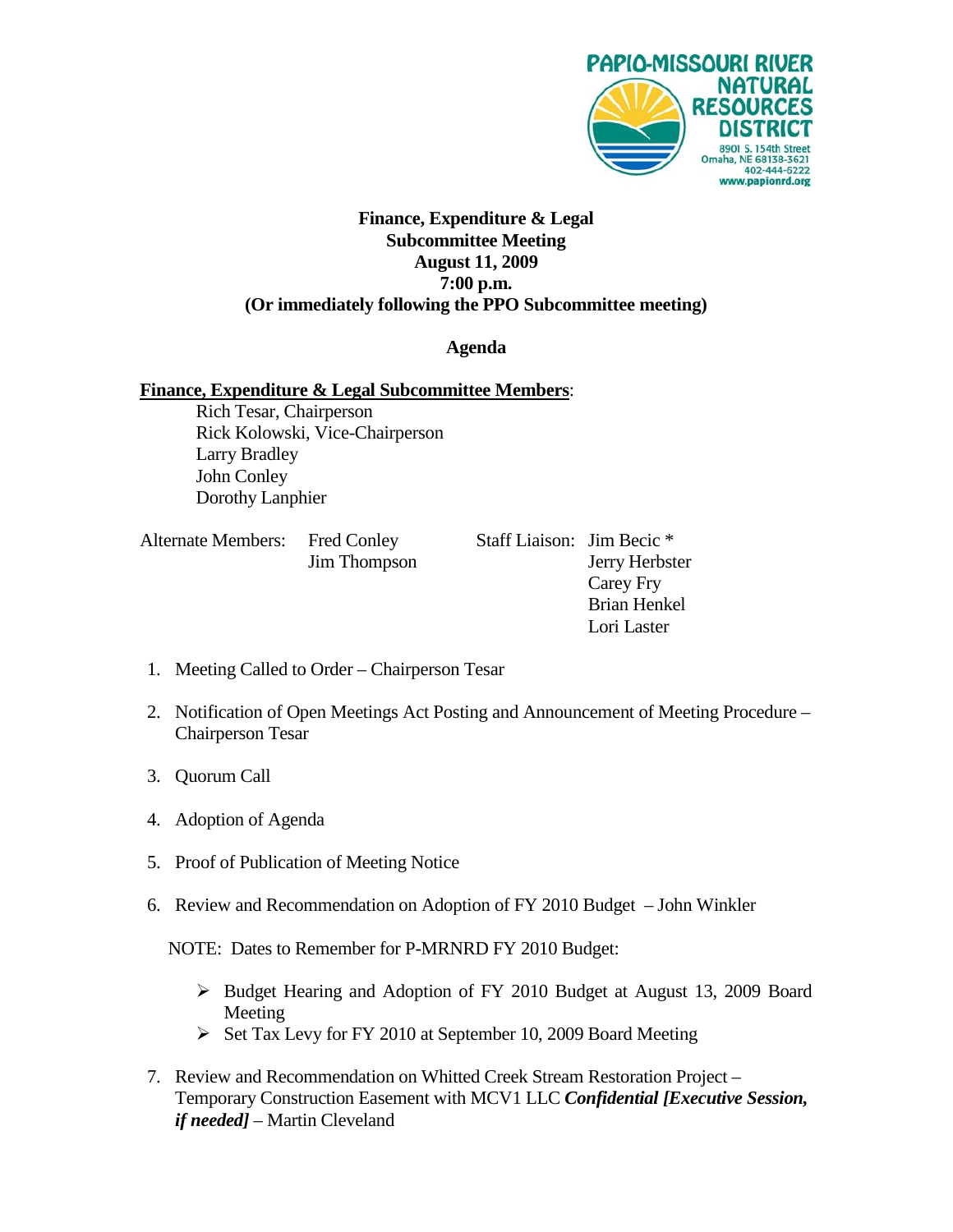- 8. Review and Recommendation on Papio Creek Watershed Structure W-3 Rehabilitation - *Confidential [Executive Session, if needed]* – Martin Cleveland
	- a. O. Jeff Eich Right of Way Purchase Agreement
	- b. John and Mary Camden Right of Way
- 9. Review and Recommendation on Sandy Point and Little Sioux Bend Sale Agreements – *Confidential [Executive Session, if needed]* – Jim Becic
- 10. Review and Recommendation on Papio WP-5 Right of Way Acquisition Tract #2 *Confidential [Executive Session, if needed]* – Amanda Grint
- 11. Adjourn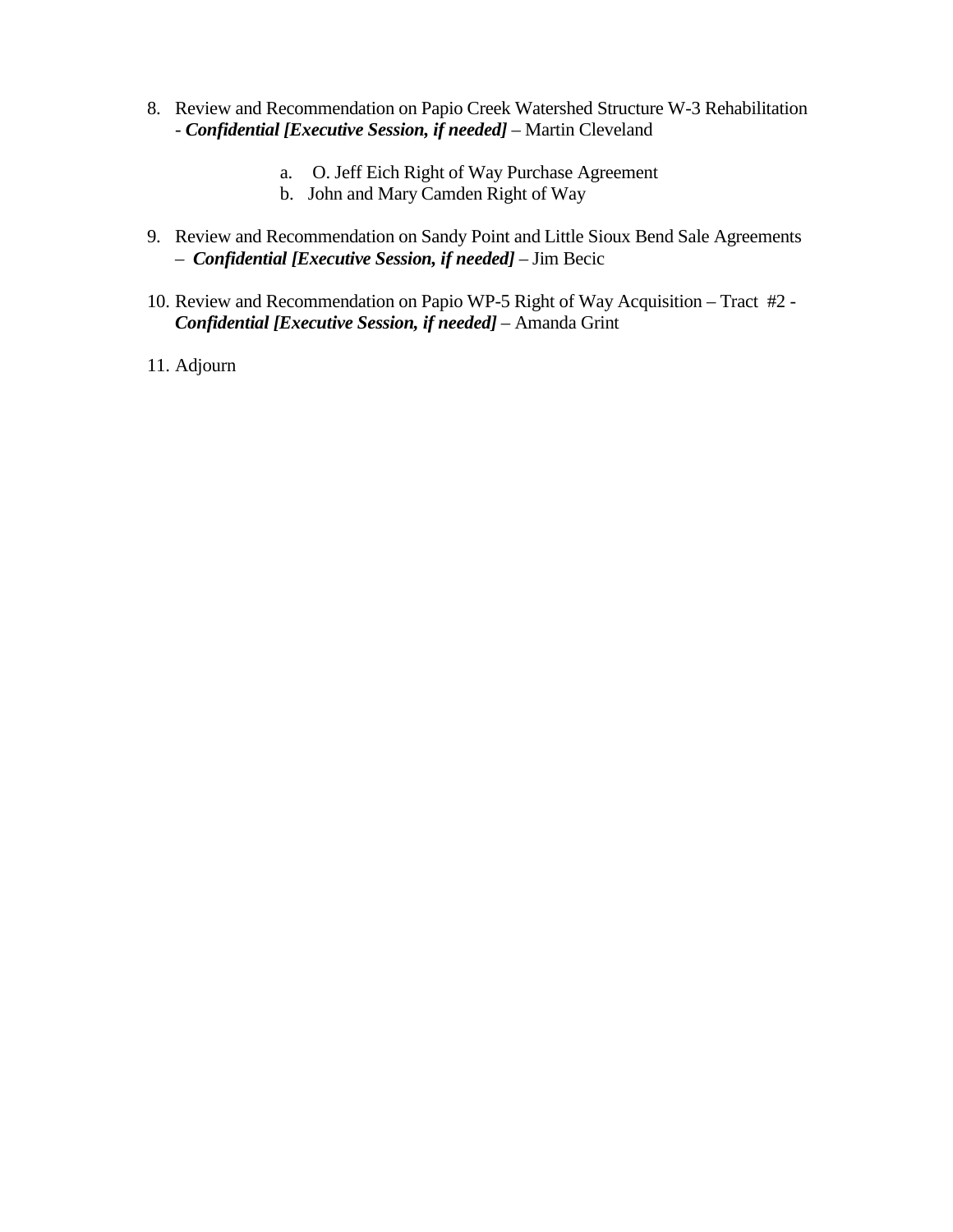# **MEMORANDUM**

| TO: | <b>FEL Subcommittee</b> |
|-----|-------------------------|
|     |                         |

- SUJECT: FY 2010 Proposed Budget
- DATE: August 3, 2009
- FROM: John Winkler, General Manager

The following changes have been made to the FY 2010 Budget that was presented at the July 7, 2009, FEL Subcommittee meeting and the July 9, 2009 Board meeting:

# **Adjustments** *Italized = Revenue Accounts* **Regular print = Expense Accounts**

| Page #  | Acct.        | <b>Description</b>                                                                                                                                           | Draft <sub>2</sub>                    | <b>Proposed</b>              | $Cuts(-)$                             |
|---------|--------------|--------------------------------------------------------------------------------------------------------------------------------------------------------------|---------------------------------------|------------------------------|---------------------------------------|
|         | #            |                                                                                                                                                              |                                       |                              | $Adds (+)$                            |
| Page 1  |              | <b>Cash – County</b><br>Treasurer's Balance                                                                                                                  | 470,000<br>$\boldsymbol{\mathcal{S}}$ | \$322,407.24                 | -\$147,592.76                         |
| Page 1  |              | <b>State Aid</b>                                                                                                                                             | \$470,000                             | \$486,371.93<br>$+$          | $+ $16,371.93$                        |
| Page 4  | 4636         | Maintenance - Dakota<br>Co. Service Center -<br>\$4,000 for sidewalk<br>repairs                                                                              | \$37,500                              | \$41,500                     | $+$ \$ 4,000                          |
| Page 8  | 4410<br>4411 | <b>Construction Costs</b> and<br>Waterloo Levee<br>Improvements-<br>Accounts separated<br>from construction costs<br>- no adjustment to total<br>expenditure | $\overline{$2,090,000.00}$            | \$90,000 and<br>\$2,000,000  | No change to<br>total<br>expenditures |
| Page 11 | 3130         | <b>Watershed Fund Misc. -</b><br><b>Delete Dial payment.</b>                                                                                                 | \$500,000                             | $\boldsymbol{\mathcal{S}}$ 0 | $-$ \$ 500,000                        |
| Page 11 | 3131         | <b>Watershed Fund Fees -</b><br><b>Cut to \$100,000</b>                                                                                                      | \$200,000                             | \$100,000                    | $-$100,000$                           |
| Page 11 | 3901         | <b>Transfer from Special</b><br><b>Reserve/Bond Fund</b>                                                                                                     | \$17,255,000                          | \$17,855,000                 | $+$ \$600,000                         |
| Page 13 | 4383         | Urban Drainageway<br>Project – Board action<br>7/9/09 to increase<br>Millard Park UDP from<br>\$63,300 to \$197,460.                                         | \$2,212,997                           | \$2,347,157                  | $+$ \$134,160                         |
| Page 17 | 4412         | <b>Trails Assistance</b><br>Program - Add Omaha<br>Lamp Park connector<br>trail (carry over) -<br>\$26,200                                                   | \$531,348                             | \$557,548                    | $+$ \$ 26,200                         |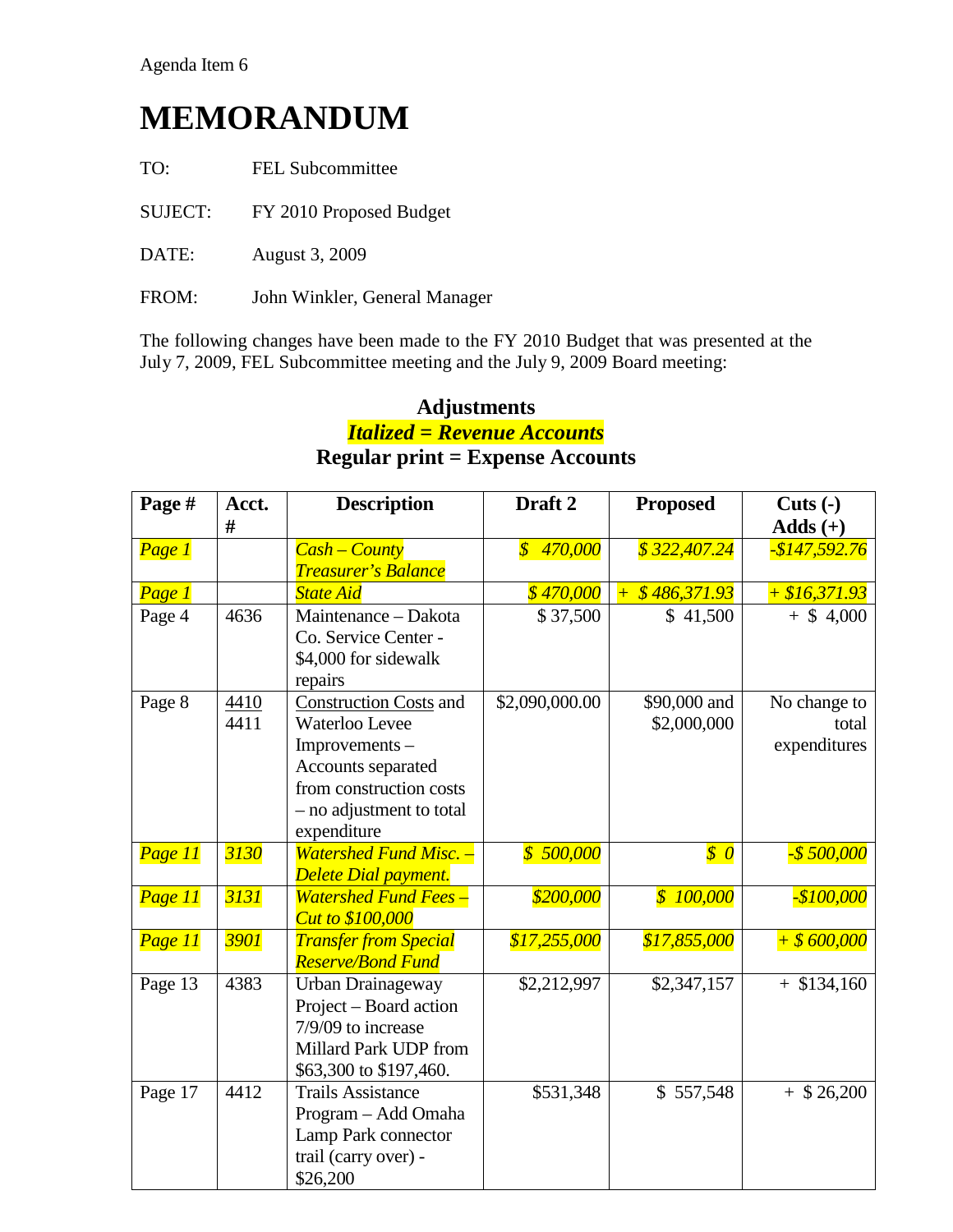| Page 21 | <u> #3721-</u> | <b>Improvement Project</b> | \$4,265,711.51 | \$4,278,799.80 | $-$ \$13,088.29 |
|---------|----------------|----------------------------|----------------|----------------|-----------------|
|         | #3729          | Areas – Final figures      |                |                |                 |
|         | (Rev)          | available for IPAs.        |                |                |                 |
|         | and            | These are in/out           |                |                |                 |
|         | #4721-         | accounts and do not        |                |                |                 |
|         | #4729          | affect the tax             |                |                |                 |
|         |                | requirements or the tax    |                |                |                 |
|         |                | levy. IPAs receive no      |                |                |                 |
|         |                | general fund dollars.      |                |                |                 |
|         |                | IPAs are self-supporting   |                |                |                 |
|         |                | through assessments,       |                |                |                 |
|         |                | water fees, etc.           |                |                |                 |

The results of these changes for FY 2010 are:

|                                                   | <b>FY 2009</b>  | <b>FY 2010</b>  |
|---------------------------------------------------|-----------------|-----------------|
| <b>TOTAL</b><br><b>OPERATING</b><br><b>BUDGET</b> | \$39.47 million | \$66.53 million |
| (General)                                         |                 |                 |
| <b>PROPERTY TAX LEVY</b>                          | 0.033753        | $0.032994*$     |
|                                                   |                 |                 |
| <b>TOTAL PROPERTY TAX</b>                         | \$16,594,576.17 | \$16,610,226.83 |
| <b>REQUIREMENT</b>                                |                 |                 |
| PROPERTY VALUED AT \$100,000                      | \$33.75         |                 |

\* Includes **preliminary valuations** from Sarpy County – 2.02%. A 2.5% projected increased used for all other counties.

**Final valuation figures from the counties will not be available until mid-August. Depending on the final valuations, the tax levy could be slightly higher or lower than projected tax levy of 0.032994.**

### **It is Management's recommendation that the following resolution be adopted:**

BE IT RESOLVED by the Board of Directors of the Papio-Missouri River Natural Resources District that the attached budget document incorporated herein by reference, showing Total Requirements of \$83,369.262.80 as follows,

| <b>Operating Budget – General</b> | \$66,534,262.80 |
|-----------------------------------|-----------------|
| Special Reserve Fund              | \$16,785,000.00 |
| Uninsured Liability Sinking Fund  | \$50,000.00     |

and Property Tax Requirement of \$16,610,013.63 be and is hereby adopted as the Fiscal Year 2010 budget of the Papio-Missouri River Natural Resources District.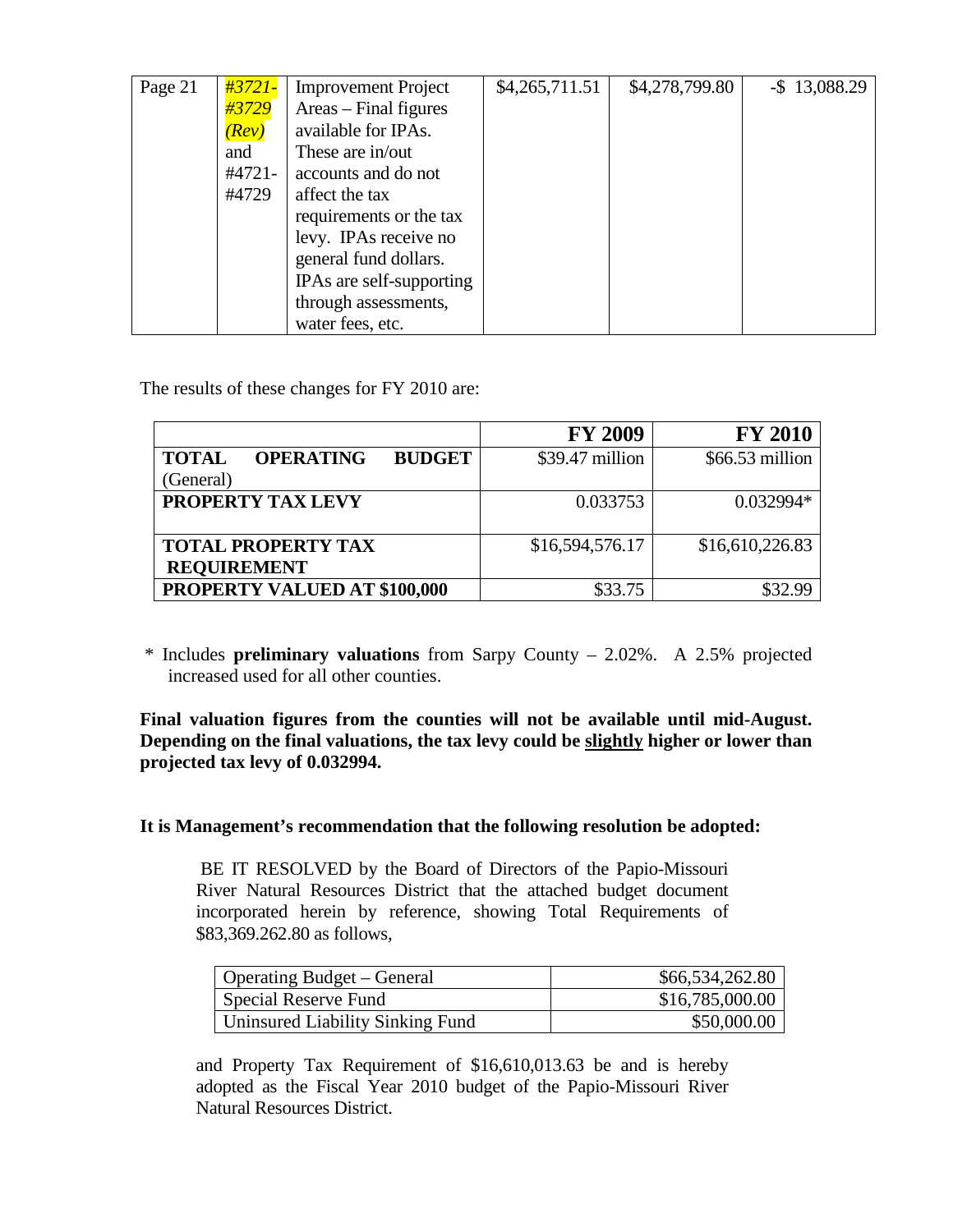BE IT FURTHER RESOLVED that the Board of Directors of the Papio-Missouri River Natural Resources District hold a Public Hearing to set the Final Property Tax Request and Tax Levy for Fiscal Year 2010 at the September 10, 2009 Board of Directors meeting, after final valuations have been received from Douglas, Sarpy, Dodge, Washington, Burt, Thurston and Dakota Counties.